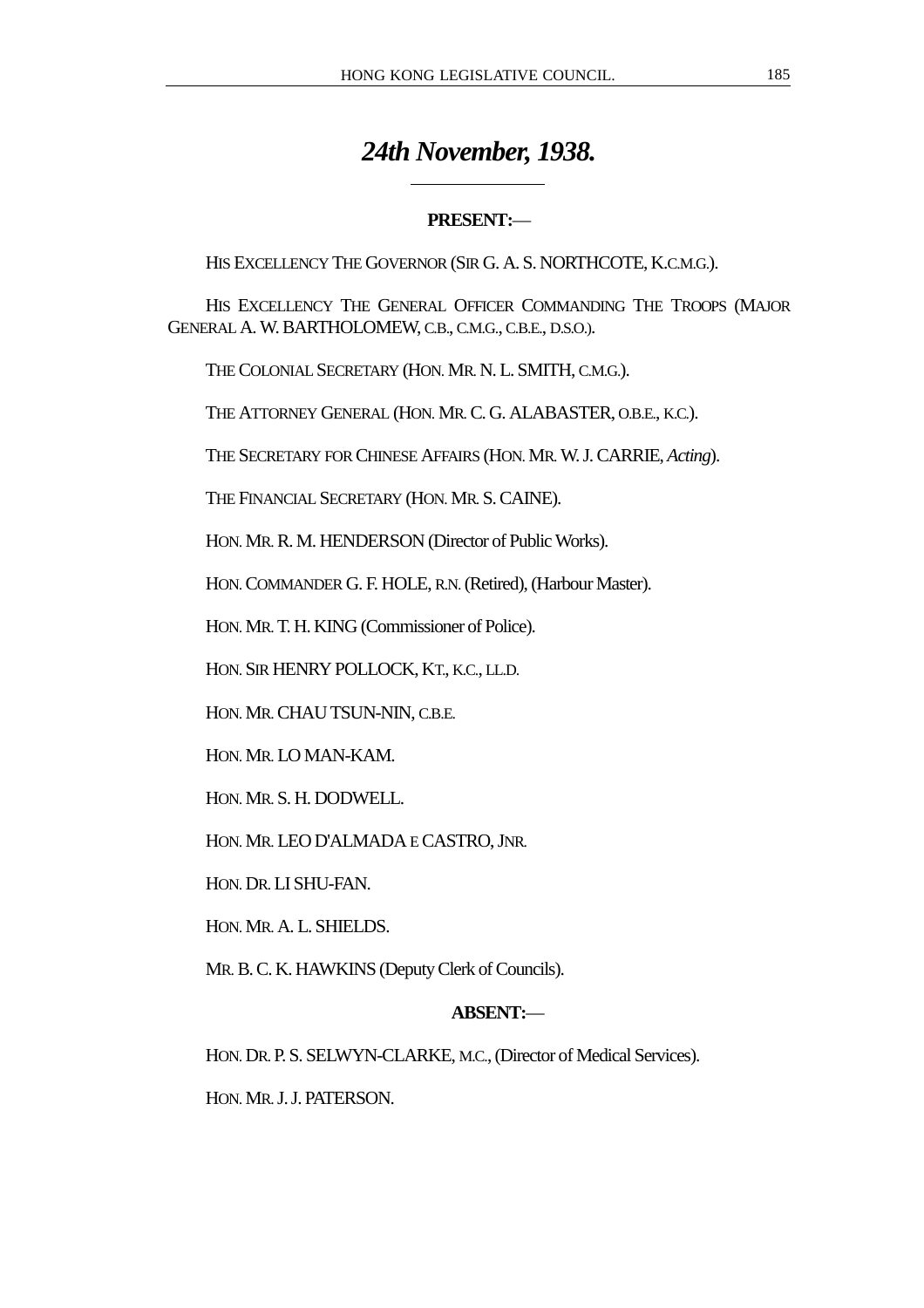# **MINUTES.**

The Minutes of the previous meeting of the Council were confirmed.

# **NEW MEMBER.**

The Hon. Mr. W. J. Carrie, (Secretary for Chinese Affairs, *Acting*), took the Oath of Allegiance and assumed his seat as a member of the Council.

# **PAPERS.**

THE COLONIAL SECRETARY, by command of H.E. The Governor, laid upon the table the following papers:**—**

- Resolution made and passed by the Legislative Council on the 10th November, 1938, under the Tramway Ordinance, 1902, Ordinance No. 10 of 1902.
- Amendment made by the General Officer Commanding the Troops, under section 10 of the Volunteer Ordinance, 1933, Ordinance No. 10 of 1933, with the approval of the Governor after consultation with the Commandant of the Hong Kong Volunteer Defence Corps, on 5th November, 1938, to the First Schedule to that Ordinance.
- Order made by the Governor in Council under section 2 of the Rating (Refunds) Ordinance, 1926, Ordinance No. 3 of 1926, dated 10th November, 1938.

Sessional Papers, 1938:—

No. 15—Abstract showing the Differences between the Approved Estimates of Expenditure for 1938 and the Approved Estimates of Expenditure for 1939.

Administration Reports, 1937:—

Part II.—Law and Order:—

Report of the Commissioner of Police.

Part III.—Public Health:—

Report of the Director of Medical Services.

## **THE BUDGET.**

THE FINANCIAL SECRETARY moved the second reading of a Bill intituled "An Ordinance to apply a sum not exceeding Twenty-nine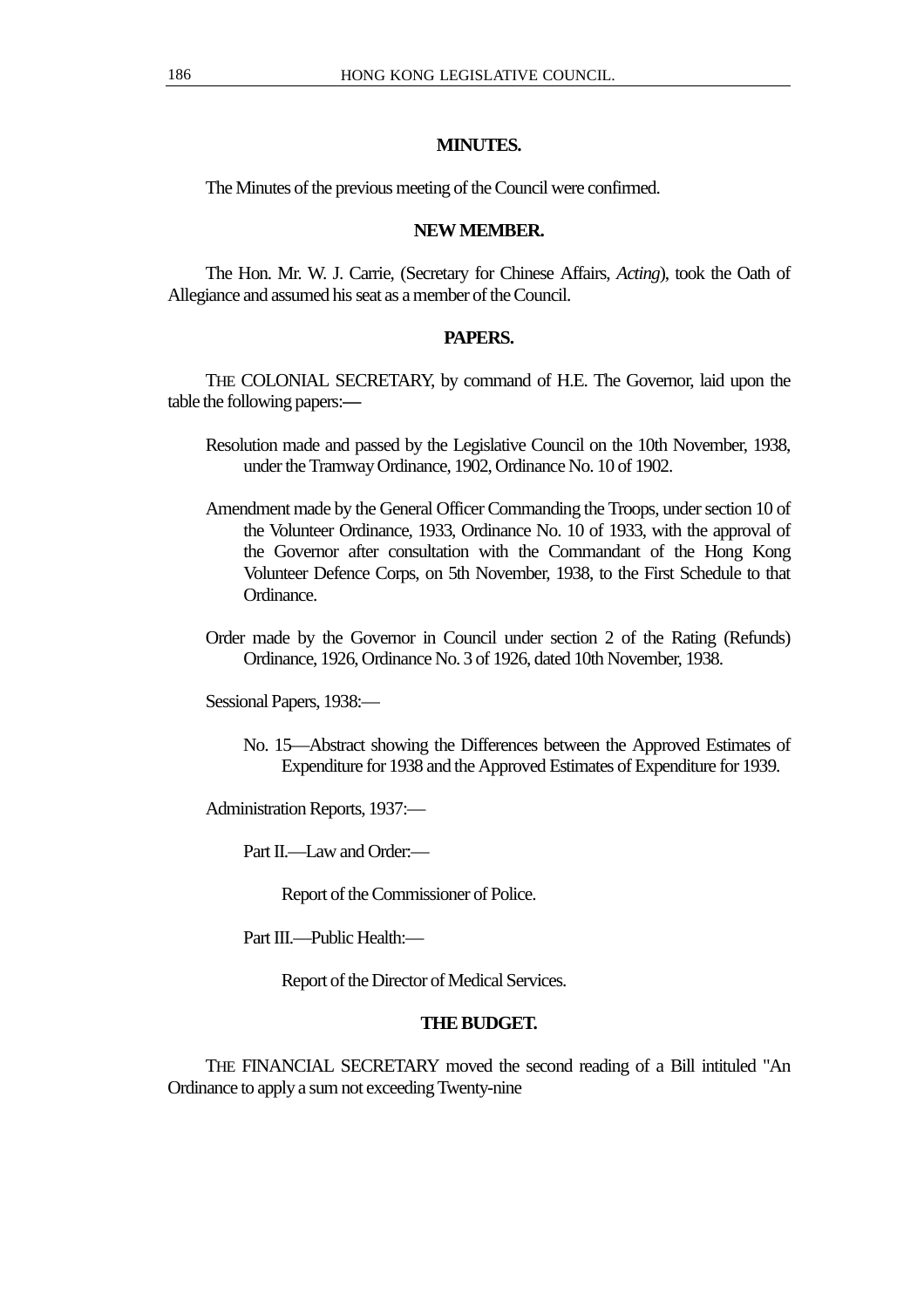million three hundred and twenty-seven thousand two hundred and ninety-four Dollars to the Public Service of the year 1939."

THE COLONIAL SECRETARY seconded, and the Bill was read a second time.

On the motion of the Financial Secretary, seconded by the Colonial Secretary, the Council resolved itself into Committee and considered the Bill clause by clause.

Upon Council resuming,

THE FINANCIAL SECRETARY reported that the Bill had passed through Committee without amendment, and moved the third reading.

THE COLONIAL SECRETARY seconded, and the Bill was read a third time and passed.

#### **SEDITION AMENDMENT ORDINANCE, 1938.**

THE ATTORNEY GENERAL moved the first reading of a Bill intituled "An Ordinance to amend the Sedition Ordinance, 1938." He said: The object of this Bill is to amend Section 3 of the principal Ordinance by repealing a proviso and substituting certain words in its place. The proviso in effect was a proviso on a proviso. Since this Bill was published other difficulties have been brought to my notice, and it may be necessary, after due consideration, to add further amendments to this clause when it reaches the Committee stage.

THE COLONIAL SECRETARY seconded, and the Bill was read a first time.

## **Objects and Reasons.**

The "Objects and Reasons" for the Bill were stated as follows:—

1. Doubts have been expressed as to the effect of the proviso in section 3 (1) of the principal Ordinance, on the ground that it may be understood as nullifying to a large extent the provisions of the second part of the definition "seditious intention" which state what is not a seditious intention.

2. In order to remove these doubts, clause 2 of this Bill repeals the proviso and amends the second part of the definition accordingly.

#### **LAND REGISTRATION AMENDMENT ORDINANCE, 1938.**

THE ATTORNEY GENERAL moved the second reading of a Bill intituled "An Ordinance to amend the Land Registration Ordinance, 1844, and to confer certain powers on assistant land officers."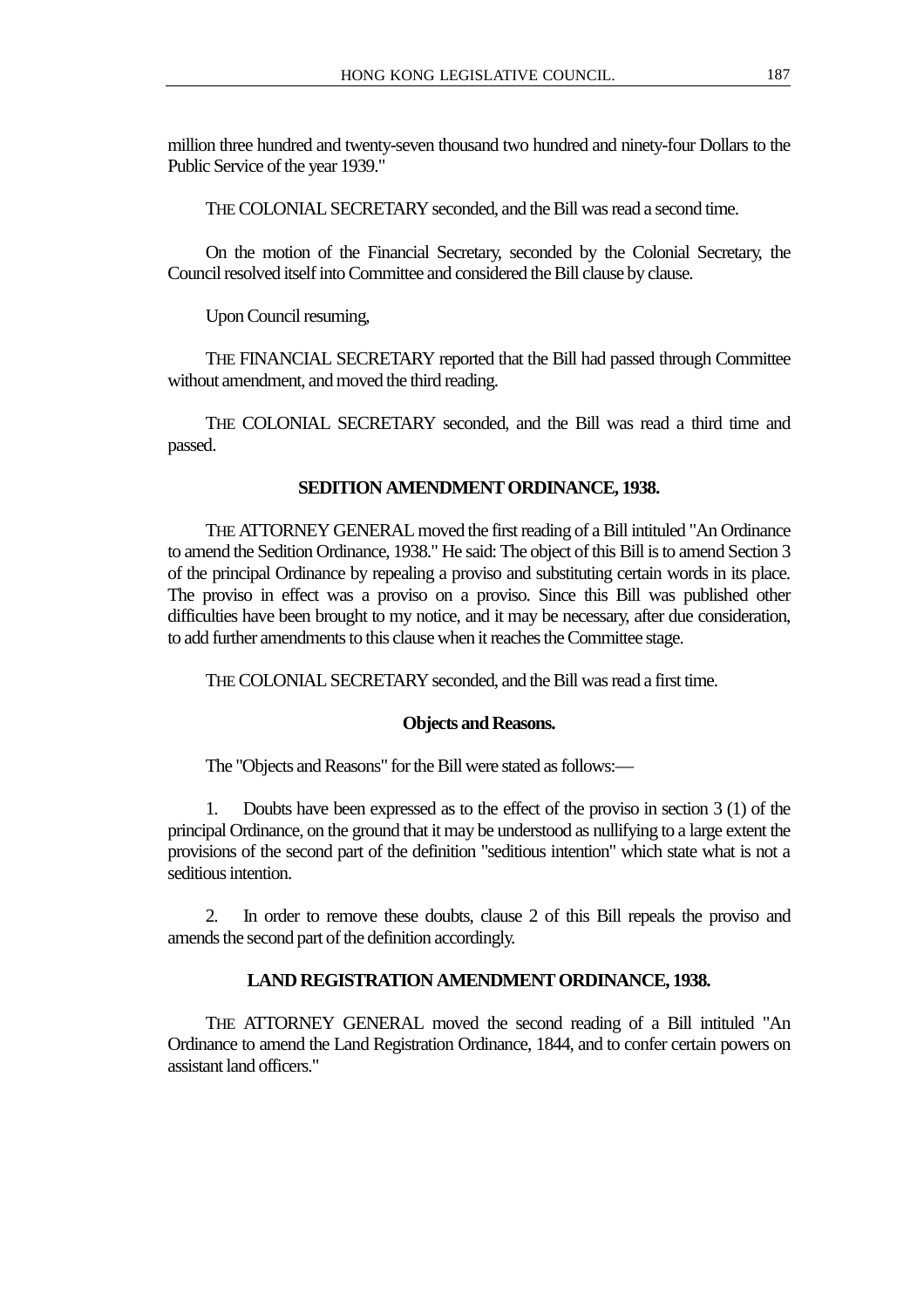THE COLONIAL SECRETARY seconded, and the Bill was read a second time.

#### **PHARMACY AND POISONS AMENDMENT ORDINANCE, 1938.**

THE ATTORNEY GENERAL moved the second reading of a Bill intituled "An Ordinance to amend the Pharmacy and Poisons Ordinance, 1937."

THE COLONIAL SECRETARY seconded, and the Bill was read a second time.

## **DOLLAR CURRENCY NOTES AMENDMENT ORDINANCE, 1938.**

THE ATTORNEY GENERAL moved the second reading of a Bill intituled "An Ordinance to amend the Dollar Currency Notes Ordinance, 1935."

THE COLONIAL SECRETARY seconded, and the Bill was read a second time.

## **REGISTRATION OF PERSONS (NO. 2) AMENDMENT ORDINANCE, 1938.**

THE ATTORNEY GENERAL moved the second reading of a Bill intituled "An Ordinance to amend the Registration of Persons Ordinance, 1934."

THE COLONIAL SECRETARY seconded.

HON. MR. T. N. CHAU.—On behalf of my Chinese colleagues and myself, I desire to say a few words on the question of exclusion of Chinese British subjects from Part II of this Bill.

All Chinese born in the Colony are, of course, British subjects. But it has to be realised that an ordinance applicable to such persons would be difficult to enforce because it is an impossibility to trace such British subjects from the Register of Births. Moreover, it is a well known fact that many births have not been registered at all.

The experience gained in the European War of 1914-1918, and in the strikes of 1922 and 1925, was such as to convince everyone in the Colony of the loyalty of Chinese British subjects and of the loyalty of Chinese permanent residents to their local allegiance. In these circumstances, I understand that instead of resorting to legislation which it would be impracticable to enforce, Chinese British subjects and Chinese permanent residents will be given the opportunity to register voluntarily, and steps have been taken with this end in view. That, my colleagues and I feel, is the best solution of the difficulty.

In making this statement, which I hope will remove any misapprehension which may exist on this matter, I can assure you, Sir, that the Chinese British subjects and Chinese permanent residents will yield to none in their eagerness and desire to serve to the best of their ability the interests of the Colony in her hour of need. (Applause).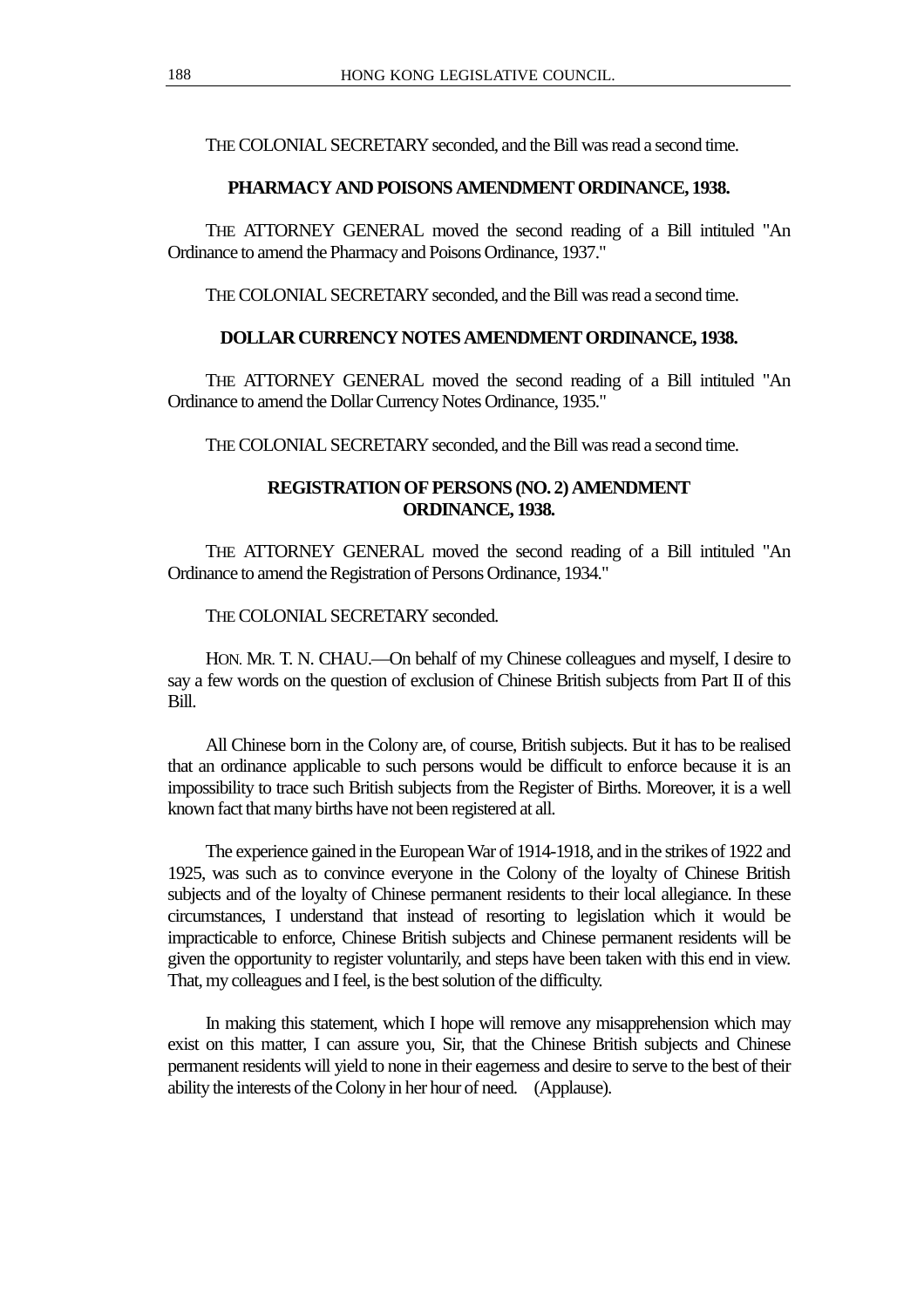THE COLONIAL SECRETARY.—Sir, I rise by Your Excellency's instructions to say that the arrangement which has just been adumbrated by the Hon. Member is accepted by the Government and steps are being taken to start the voluntary register for Chinese British subjects who are willing to help.

The Bill was then read a second time.

# **POLICE FORCE AND PEACE PRESERVATION AMENDMENT ORDINANCE, 1938.**

THE ATTORNEY GENERAL moved the second reading of a Bill intituled "An Ordinance to amend the Police Force Ordinance, 1932, and the Peace Preservation Ordinance, 1886."

THE COLONIAL SECRETARY seconded, and the Bill was read a second time.

On the motion of the Attorney General, seconded by the Colonial Secretary, Council resolved itself into Committee and considered each of the five Bills clause by clause.

Upon Council resuming,

THE ATTORNEY GENERAL reported that the Land Registration Amendment Bill had passed through Committee without amendment and moved the third reading.

THE COLONIAL SECRETARY seconded, and the Bill was read a third time and passed.

THE ATTORNEY GENERAL reported that the Pharmacy and Poisons Amendment Bill had passed through Committee without amendment, and moved the third reading.

THE COLONIAL SECRETARY seconded, and the Bill was read a third time and passed.

THE ATTORNEY GENERAL reported that the Dollar Currency Notes Amendment Bill had passed through Committee without amendment, and moved the third reading.

THE COLONIAL SECRETARY seconded, and the Bill was read a third time and passed.

THE ATTORNEY GENERAL moved the third reading of the Registration of Persons Amendment Bill. He said: This Bill has passed through Committee without amendment to its text and, subject to the insertion of a marginal note which appears to have been dropped out and may be duly re-inserted with your Excellency's permission, I move that the Bill be read a third time and passed.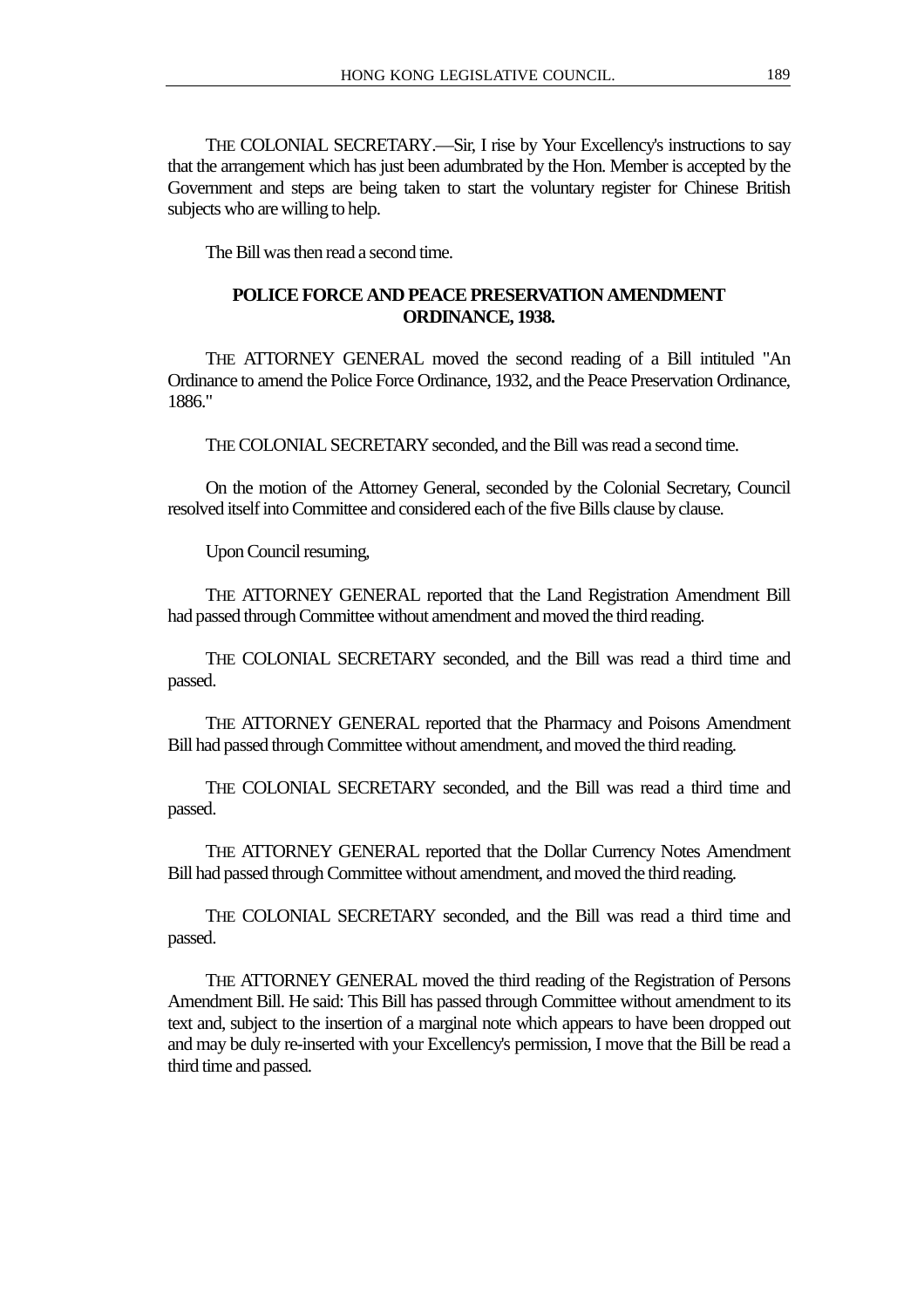THE COLONIAL SECRETARY seconded, and the Bill was read a third time and passed.

THE ATTORNEY GENERAL reported that the Police Force and Peace Preservation Amendment Bill had passed through Committee without amendment, and moved the third reading.

THE COLONIAL SECRETARY seconded, and the Bill was read a third time and passed.

#### **ADJOURNMENT.**

H.E. THE GOVERNOR.—Council stands adjourned *sine die.*

#### **FINANCE COMMITTEE.**

Following the Council, a meeting of the Finance Committee was held, the Colonial Secretary presiding. Votes totalling \$341,722, contained in Message No. 10 from H.E. The Governor, were considered.

205.—7, District Office, South:—1, Personal Emoluments, \$21,093.

THE CHAIRMAN.—I suppose there will be an equivalent saving somewhere.

211.—12, Fire Brigade:—7, Incidental Expenses, \$200.

HON. DR. LI.—About these blankets, I quite agree with the necessity of washing them frequently, but can we have an idea how frequently they are sterilised?

THE CHAIRMAN.—I am afraid I cannot say off-hand.

HON. MR. LO.—I suppose they should be washed every time.

HON. DR. LI.—It seems to me that sterilisation is more important than mere washing in the case of infectious diseases.

THE CHAIRMAN.—The only minute I have got is the amount expended on the washing of ambulance blankets, and it shows normally \$25 a month. This year, owing to the cholera epidemic, it has averaged \$28. I will get the information for the Committee.

236.—28, Miscellaneous Services:—48, Transport of Government Servants, \$115,000.

HON. MR. DODWELL.—Surely this is a heavy under-estimate?

THE CHAIRMAN.—My recollection is that we always under-estimate this item.

THE FINANCIAL SECRETARY.—The year's estimate was put at considerably higher in sterling figures than actually expended in any of the previous three years.